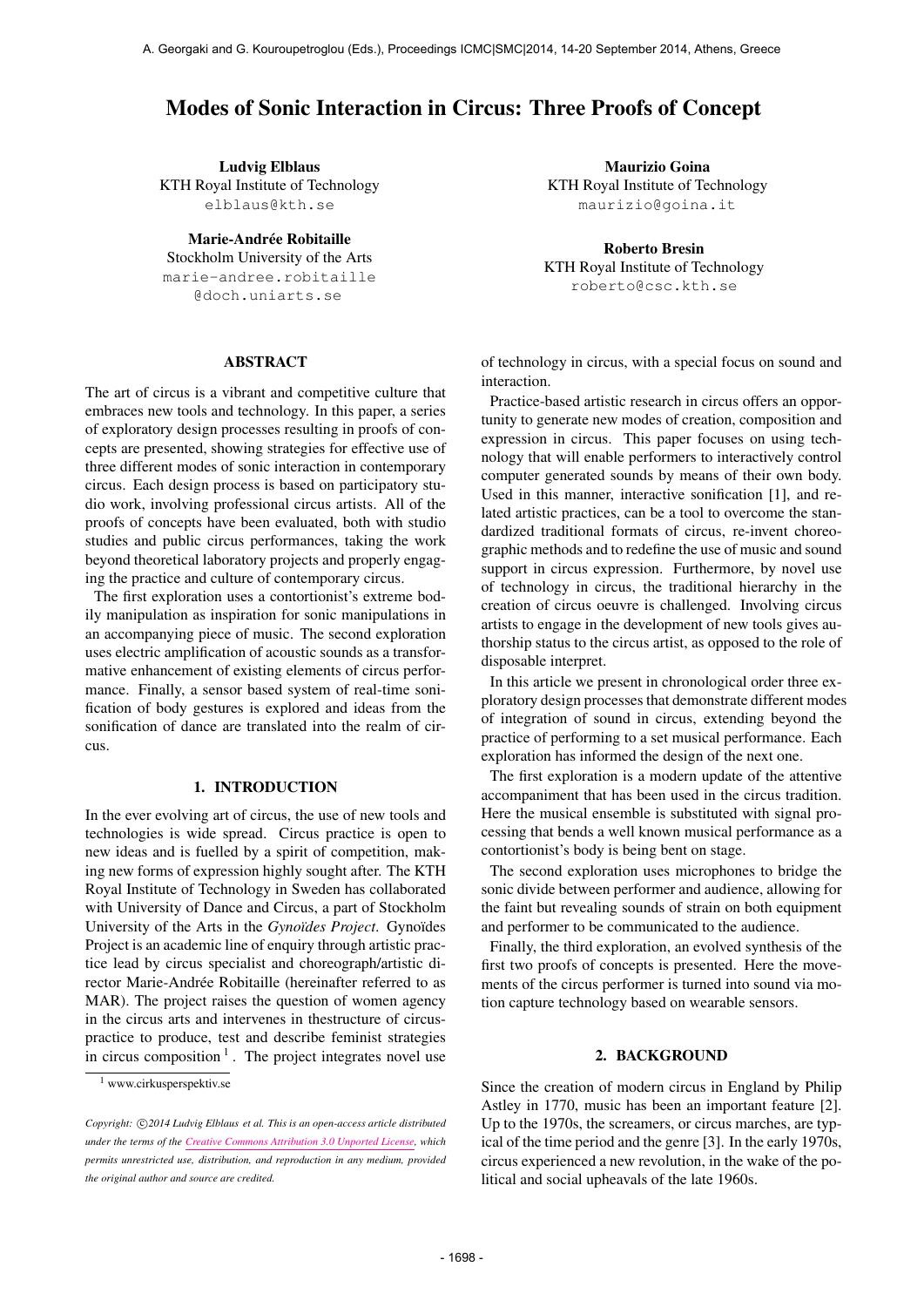The blending of traditional circus practices with contemporary aesthetic sensibilities has revitalised the art of circus. Even though the music we hear in contemporary circus covers a wide variety of genres, e.g., rock, electronic popular music, *manouche* or *gypsy jazz*, it still seem to serve the same purpose; music follows the action on stage and stirs up the audience during the show. Music is used for setting the mood of the audience, indicating the tempo of the acts, highlighting specific tricks, accentuating the suspense of the anticipation and marking the success of it. Overall music is there to enhance the performance by emulating its dramaturgical development.

Music can be both a live performance or a recorded one. If it is played live or manipulated in real time, a relationship between the music and the performance must be decided upon. The music can either be oblivious of the performance on stage and thus exist in parallel or as a background to the performance, or it can be continuously adapted to fit the performance as it progresses. This is not a binary option but rather a continuous scale between the two extremes. Even by the simple act of synchronising the beginning and end of the music with the beginning and end of the performance, one creates a more complex relationship between the music and circus performance. From this point one can add complexity until all aspects of the music are tied those of the circus performance.

### 3. RELATED WORK

In recent years a few but relevant studies on the use of music and sound in relation to specific circus disciplines have been conducted and they are presented and discussed briefly in this section.

Juggling has been the use case of two studies. In a first study, Bovermann and colleagues have developed a system for real time auditory monitoring of juggling patterns [4]. They explored different approaches to gain insight into the movements and possible applications in both training and juggling performance of single-juggler patterns. In particular, positions and movements of the clubs could be tracked and sonified in real-time using a motion capture system. In a second study on juggling, the positions and gestures of four performers on a stage were used as parameters for generating musical tones while juggling [5]. In another project, Hummel and co-workers [6] investigated the use of sonic feedback in training practice applied to the case of the German wheel. The movements of the wheel were captured by sensors and sonified. It was found that the use of sound could improve performance and accelerate learning especially for novice learners.

Jay Gilligan and Luke Wilson, professional jugglers and prominent leaders of the international innovative juggling movement, have been investigating the relation between juggling and music, in particular by analysing the translation of juggling into music generated by manipulation of objects on a tabletop tangible interface such as the reacTable [7].

### 4. MODES OF SONIC INTERACTION IN CIRCUS

In this section we present three proofs of concept in which interactive sonification has been used for the design of sonic interaction for augmenting the performance of circus artists. Sonic interaction has been used as a mean for accompanying, amplifying, and interacting with the performances.

### 4.1 Exploration 1: Accompaniment

The first exploratory design process examined the manipulation of sound as a metaphor for the manipulation of the body. In 2011 to 2013, within the explorations of the Gynoïdes Project, Bêta Test II-III-IV (BT2, BT3, BT4), the circus artist Manda Rydman was doing contortion, a form of extremely flexible acrobatics, as can be seen in Figure 1. The appeal of the discipline of contortion has been described as the fascination for *otherness* and the dual simultaneous feelings of estrangement and connection experienced by spectators, both in regards to the performers' bodies and their own [8, 9]. To create a similar acoustic estrangement to accompany and heighten the performance, a very well known piece of music was to be used as an accompaniment, but it was to be bent in a fashion similar to the bodily contortions of the circus artist. The chosen piece was the prelude of J.S. Bach's *Suite for Solo Cello no. 1 in G major*, and the chosen method of sonic manipulation was the changing of the playback speed.

In BT2, BT3 and BT5, an engineer  $2$  would perform the filtering, in real-time, as a response to the acrobats movements, using a *Korg Kaoss Pad*. In BT4 another engineer 3 used a similar system build in the SuperCollider programming language<sup>4</sup>.

As the skill of the engineer increased with rehearsals, the manipulated music worked as a system for interactive

<sup>4</sup> http://supercollider.sourceforge.net/



Figure 1. Contortionist Manda Rydman in performance in Gynoïdes Project Bêta Test V.

<sup>2</sup> Niklas Blomberg

<sup>3</sup> Ludvig Elblaus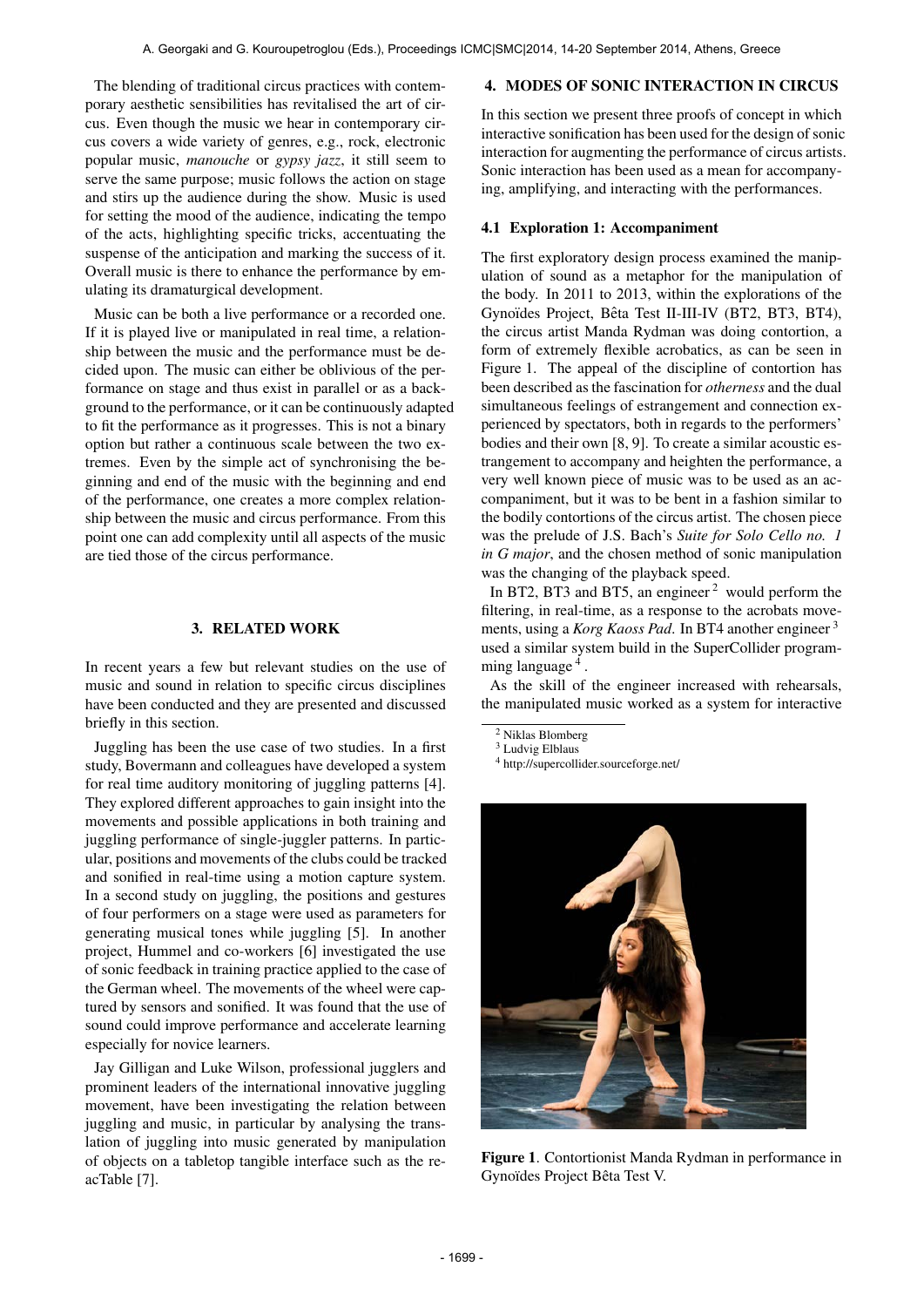sonification, even though the system was not automated. This is comparable to the Wizard of Oz evaluation methods used in human computer interaction [10, 11]; even though the performer in this case was aware that the system was not automatic, the experience of an automatic sonification could be explored by both audience and performer. The study functioned as a prototype of the work using sensor driven sonification of gestures, presented in *Exploration 3: Interaction*.

### 4.2 Exploration 2: Amplification

The work presented in this section draws from two projects that started in the last quarter of 2013 and in the spring of 2014 respectively. The first one, called Gynoïdes Bêta Test IV (BT4), served as a exploratory studio project that laid the foundation for the second project, Gynoïdes Project Bêta Test V (BT5). While BT4 was shown as an internal work-in-progress performance at the University of Dance and Circus, BT5 was shown for a full audience at *Cirkor* LAB, Cirkus Cirkör, Stockholm, Sweden and at the Pisteurs d'Etoiles festival in Obernai, France <sup>5</sup>.

Initially, the project sprang from the audible difference between experiencing a circus performer in action up close and the muted experience of watching the same performance from a seat in the audience. Many sounds that were aesthetically powerful and filled with information about the performance didn't travel all the way to the audience. These were the sounds of breathing or the tense lack thereof, or the many different sounds of contact between the performer and the tools she was using.

The question to be researched was whether one could bridge this sonic divide between performer and audience, using regular microphones and unmodified circus tools. And if so, how it would change the performance, both from the audience and the performers point of view. Similarly to how the act of recording is a transforming act that affects the art form that is being recorded, see for instance Katz [12], the act of amplification was expected to be equally transformative.

This was explored through several iterative design processes running in parallel that all shared the same characteristics, one for each performer and type of circus equipment. First, new technology was acquired or a new way to use existing technology was found to augment circus performers or equipment with wireless microphone capabilities. This was then applied, and compositional and exploratory improvised work probed the new assemblage. Engineers and artists evaluated together the artistic and technical findings from this work. The results of the evaluations were then used as basis for a new iteration in the design process. This meant that the artists were placed centrally (User-Centred Design) in the development process to allow their embodied artistry to influence the development, as previous similar projects had proved this to be a successful method [13].



Figure 2. Marianna De Sanctis performing with a hoop in Gynoïdes Project Bêta Test V.

### *4.2.1 Hoop*

In circus, the hoop is a tool comparable to the hula hoop, i.e., a somewhat flexible plastic ring with a circular cross section and a diameter of about one meter. It is light and can be made to twirl around the body with quite small body motions.

The hoop performer was Marianna de Sanctis<sup>6</sup>. De Sanctis uses explosive high energy gestures as can be seen in Figure 2. She often uses several hoops at the same time, intertwining her body with the hoops. She often throws her hoops into the air but she also works closely to the ground in an acrobatic fashion.

After some experimentation with different types of microphones, clip on microphones made for brass instruments were attached to the hoops. This type of microphones withstood the physical strain of the hoop routine, but were at the same time sensitive enough to pick up breath noises and other more faint material. This allowed for a very dynamic vocabulary ranging from De Sanctis tapping and scratching with her nails on the hoop to pounding the hoop into the floor of the stage full force. As the use of vocal sounds resonated with De Sanctis work, she was also equipped with a headset microphone. The sounds were sent through a DAW  $<sup>7</sup>$  running some plugins for spectrum</sup> equalisation and dynamic compression as well as a simple delay with feedback, allowing De Sanctis to create layers of sounds. A set of actions that were interesting, both sonically and from a circus perspective, were assembled and a performance was put together that showcased the full range of De Sanctis' expressivity.

### *4.2.2 Aerial Hoop*

The Aerial Hoop is ring similar to the above mentioned hoop, but it is suspended in the air to allow the performer

<sup>6</sup> Marianna de Sanctis' website: www.mariannadesanctis.com

<sup>7</sup> Digital Audio Workstation software, in this project *Ableton Live* and *Cockos Reaper*.

<sup>5</sup> www.pisteursdetoiles.com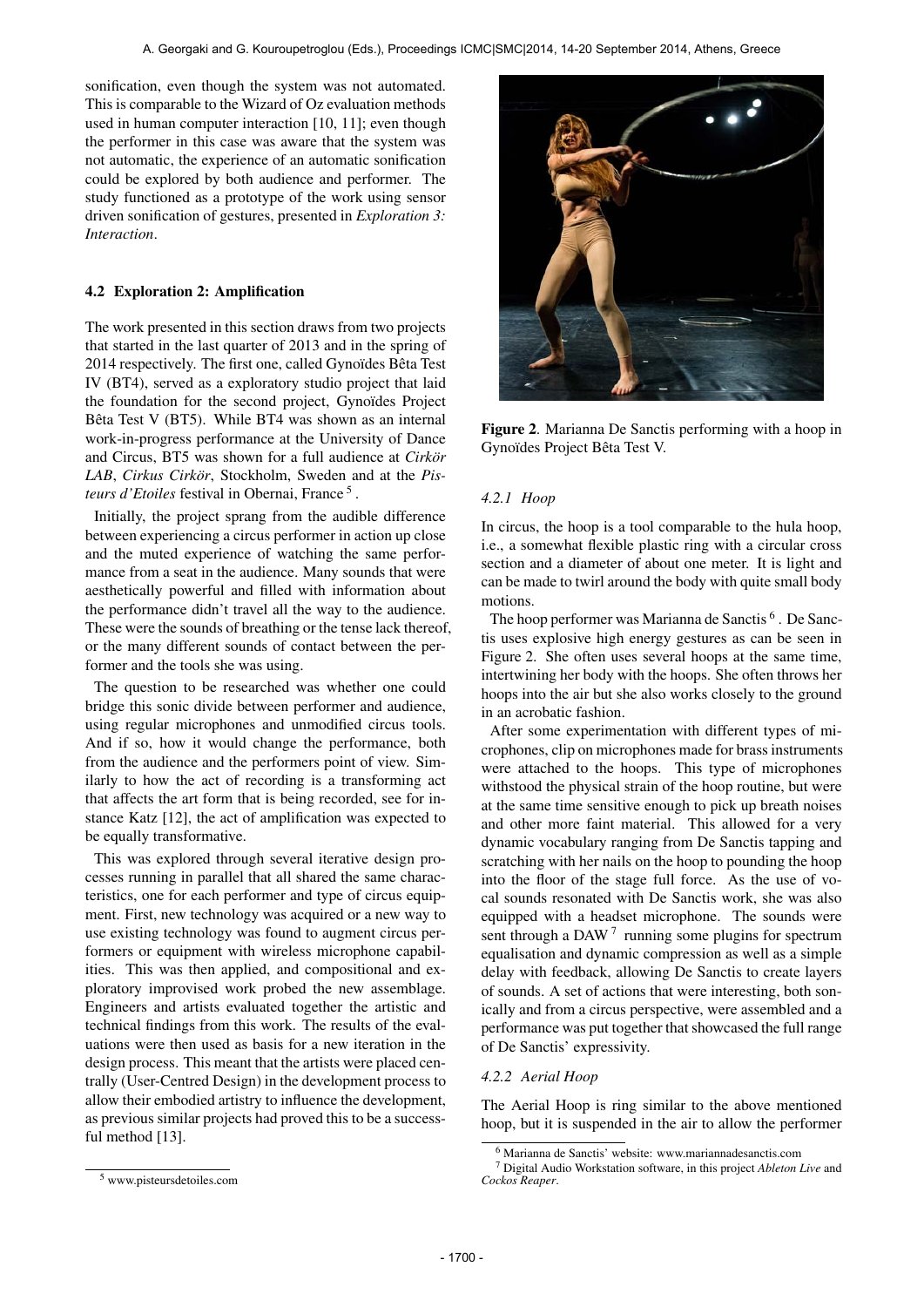

Figure 3. Alexanda Royer performing with an aerial hoop in Gynoïdes Project Bêta Test V.

to hang from it or sit in it. For structural reasons this also means that it has to be made of metal instead of plastic. The aerial hoop hangs from a single rope with a swivel that allows the hoop to rotate freely. It is usually around 1.5 meters in diameter.

Manda Rydman 8 performed with the Aerial Hoop in both BT4 and BT5. In BT4 the hoop was hung low enough for Rydman to reach it from the ground, and in BT5 the hoop was initially on the ground and was raised with Rydman hanging from it. There was also a second performer, Alexandra Royer<sup>9</sup>, using an aerial hoop in BT5. Royer's hoop was different from Rydman's in that it used a climbable rope to suspend it. Royer's aerial hoop and Royer making use of the rope can be seen in Figure 3.

As with the plastic hoop, clip on microphones for brass instruments were used in addition to the basic equalisation and compression done with the hoops mentioned above. A variety of reverberation and delay algorithms were used to emphasise the deep bell like qualities that the metal hoops produced when struck. For the Royer's performance, a granular pitch shifter was added that layered the harmonics that the hoop produced naturally, producing rich tonal clusters.

### *4.2.3 Cyr Wheel*

The Cyr Wheel, named after the performer who popularised it in a circus context, Daniel Cyr, is an acrobatic device consisting of a single large, metal hoop similar to the Aerial Hoop. It does not hang from the ceiling, instead the performer rolls around stage with it while keeping themselves suspended inside by pushing their arms and legs on the inner side of the wheel.

Nathalie Bertholio<sup>10</sup> performed with the Cyr wheel in BT4 and Sarah Lett<sup>11</sup>, seen in Figure 4, joined the ensem-



Figure 4. Sarah Lett performing with a Cyr wheel in Gynoïdes Project Bêta Test V.

ble for BT5. While their acts were different, they shared a dramatic finish where the wheel was spinning around the performer crouched on the floor, slowly loosing energy and finally coming to a stop flat on the ground with the performer in the centre of the wheel.

The Cyr wheel was acoustically similar to the aerial hoop, but lower in pitch due to its larger size. In addition, the rolling motion, heavily used with the Cyr wheel, produces a low frequency rumbling sound that vibrates through the whole wheel. In an organological taxonomy the three rings could be classified as a soprano, alto, and tenor version of the same principal instrument. The sound processing used on the sounds of the Cyr wheel emphasised this difference, by further lowering the perceived pitch by emphasising the lower frequencies that are present in the sound. Again, the same brass instrument microphones were used.

#### *4.2.4 Vertical Rope*

The rope used in circus is a slightly elastic woven cotton rope between 3 and 4 centimetres thick. It hangs from the ceiling rigging in swivels and usually extend all the way to the floor. In BT4, the rope act was performed by Nathalie Bertholio who performed very dynamically, sometimes moving very fast and sometimes very slowly. In BT5 the performer was Saara Ahola<sup>12</sup> and her act was shorter and higher in energy, making for an interesting contrast between the two performances.

The rope has very different acoustical properties compared to the hoops, and another approach was needed. However, the basic form of the exploration was the same, the co-development of new material through studio work involving artist, engineer and choreograph/artistic director. For the rope, a lavaliere microphone intended for speech was used. It had an emphasis of the midrange and top end of the spectrum, bringing out some of the finer details of the sounds of rope manipulation such as creaking

<sup>8</sup> Manda Rydman's website: www.mandarydman.com

<sup>9</sup> Alexandra Royer's website: www.alexroyer.wix.com/cirque

<sup>10</sup> Nathalie Bertholio's website: www.nathaliebertholio.com

<sup>11</sup> Sarah Lett's website: www.sarahloop.com

<sup>12</sup> Saara Ahola's website: www.saaraahola.com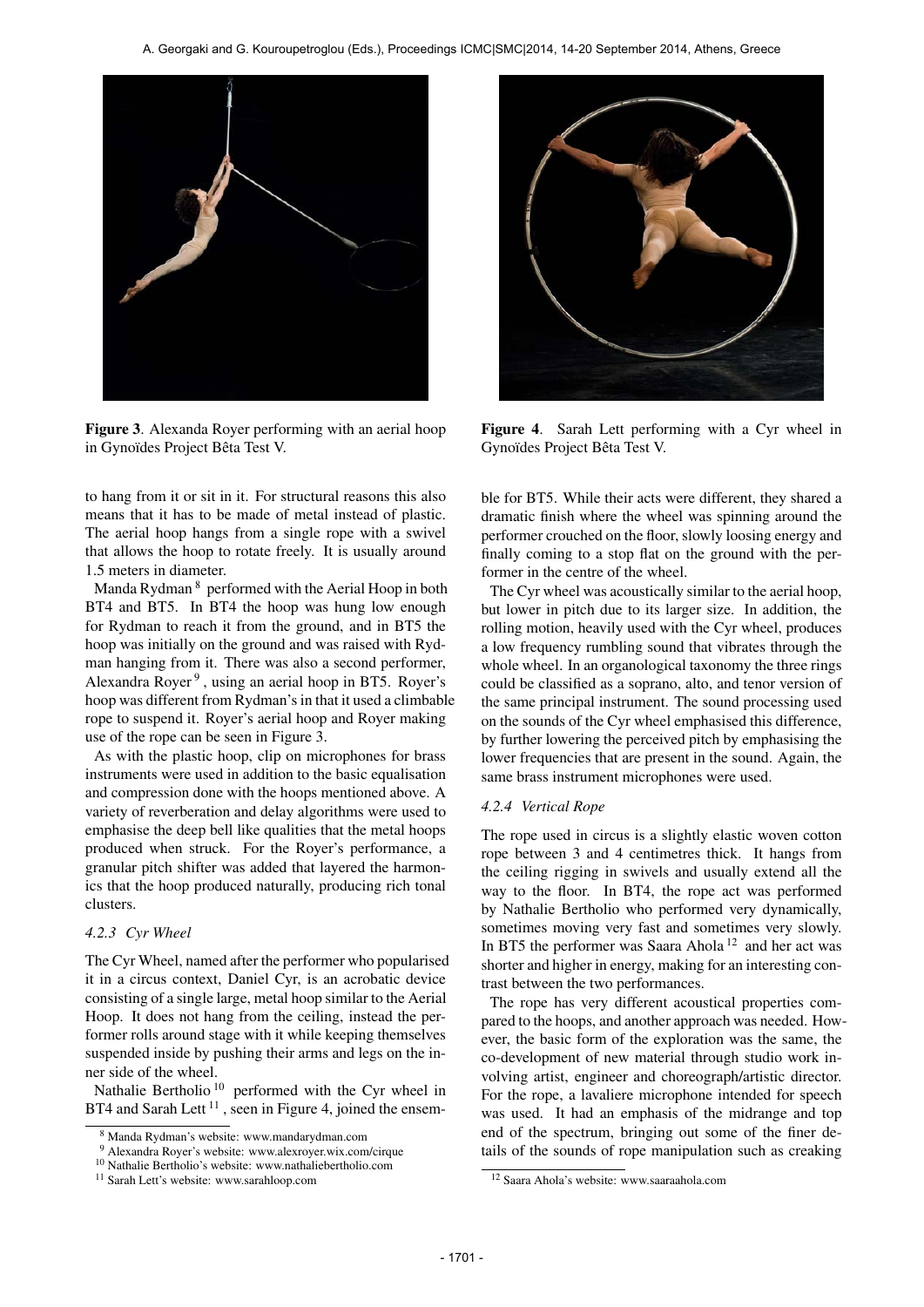

Figure 5. Saara Ahola performing with vertical rope in Gynoïdes Project Bêta Test V.

and friction sounds when the rope was looped back onto itself. This high frequency detail was further enhanced in the DAW, allowing in the end for a single microphone, placed at the top of the rope, to pick up sounds of manipulations all the way in the other end of the rope.

### *4.2.5 Summary*

Although the different combinations of microphones, equipment, performers, and acts led to a very wide range of results, on the whole, the research question is answered in a positive way. From interviews with the participating performers as well as comments from the audience, it was concluded that the integration of general purpose microphones into a circus act can enhance the expressive qualities from the performer's and the choreographer's view, as well as enhance the audience's experience.

The challenges met were both technical and artistic, and it was clear that the combination of a development process, a composition process, and a rehearsal process meant that new forms of organisation and work was needed. While this became stressful at times it was also to be expected; when you challenge a performance practice by adding new expressive elements to it, the underlying structure that supports and produces that practice needs to adjust to allow for the new material to get the attention it needs.

Moving ahead, the results pointed to exploration of other kinds of connection between circus performance and responsive sound, as the benefits of having a high degree of interaction and a tight connection between motions on stage and the accompanying sounds had been sufficiently demonstrated.

### 4.3 Exploration 3: Interaction

The third exploration introduces three performances that have been implemented within Gynoïdes Project Bêta Test VI (BT6), a collaboration between the KTH Royal Institute of Technology and the University of Dance and Circus, over November and December 2013. The outcomes of BT6 were artistic performances, discussed later, and a lecture by MAR all delivered within the *Women in Circus Consortium* 13 , a public event held on 18th December 2013 at the KTH R1 Experimental Performance Space and Presence Laboratory 14 , Royal Institute of Technology, Stockholm, Sweden.

BT6 involved a collaboration between six artists and two researchers. The main research objectives were to further test the use of real time sonification to enhance expressive possibilities in circus performances, and to explore good strategies for implementing sonification in circus performances.

Prerecorded sounds were used for the sonification of the performer's actions. This is a different choice than the one made in the first exploration described above where the sound was the amplification of the noise produced by the performer him/herself, or by the tools. In using prerecorded sounds a deep correspondence of the sound with action was possible and the sonic representation of the movements was more effective compared to amplification. At the same time a larger palette of timbres and greater expressiveness was achieved. Musical fragments were used too. However, these were regarded as pieces of sound to be used interactively as any other sound during the sonification process, and not as an accompaniment like in the second exploration.

As a tool for motion sonification the EGGS  $15$  (Elementary Gestalts for Gesture Sonification) system was chosen. The EGGS basic principle is the analysis of a motion trajectory that is done with its segmentation in elementary categories which are then mapped into different sounds. The EGGS system has already been used effectively as a sonification tool for several interactive dance performances during which it proved to offer valuable expressive possibilities from the point of view of the performer as well as the audience. For this reason its utilization in a circus context seemed promising.

At an early stage of BT6, a question arose: How to place sensors and/or markers on the body of circus performers? It was clear from the beginning that there was not a unique solution to the problem since there are many different disciplines in circus arts. Each circus discipline requires that different parts of the body are left free for example for touching the floor, or interacting with the tools, during the performance.The dimensions of the sensors can also play a crucial role.

During BT6 the design process required a continuous collaboration between three team members; the performers, the choreograph/artistic director, and the sound designer/engineer. The production process was organized in five phases, each iteratively feeding into the next one:

• prototyping (the sound designer/engineer creating a new version of the sonification system specific to the particular kind of performance)

<sup>13</sup> Women in Circus Consortium: www.cirkusperspektiv.se/news/womenin-circus-consortium

<sup>15</sup> EGGS project: www.visualsonic.eu

<sup>14</sup> KTH R1 Experimental Performance Space and Presence Laboratory: www.r1.kth.se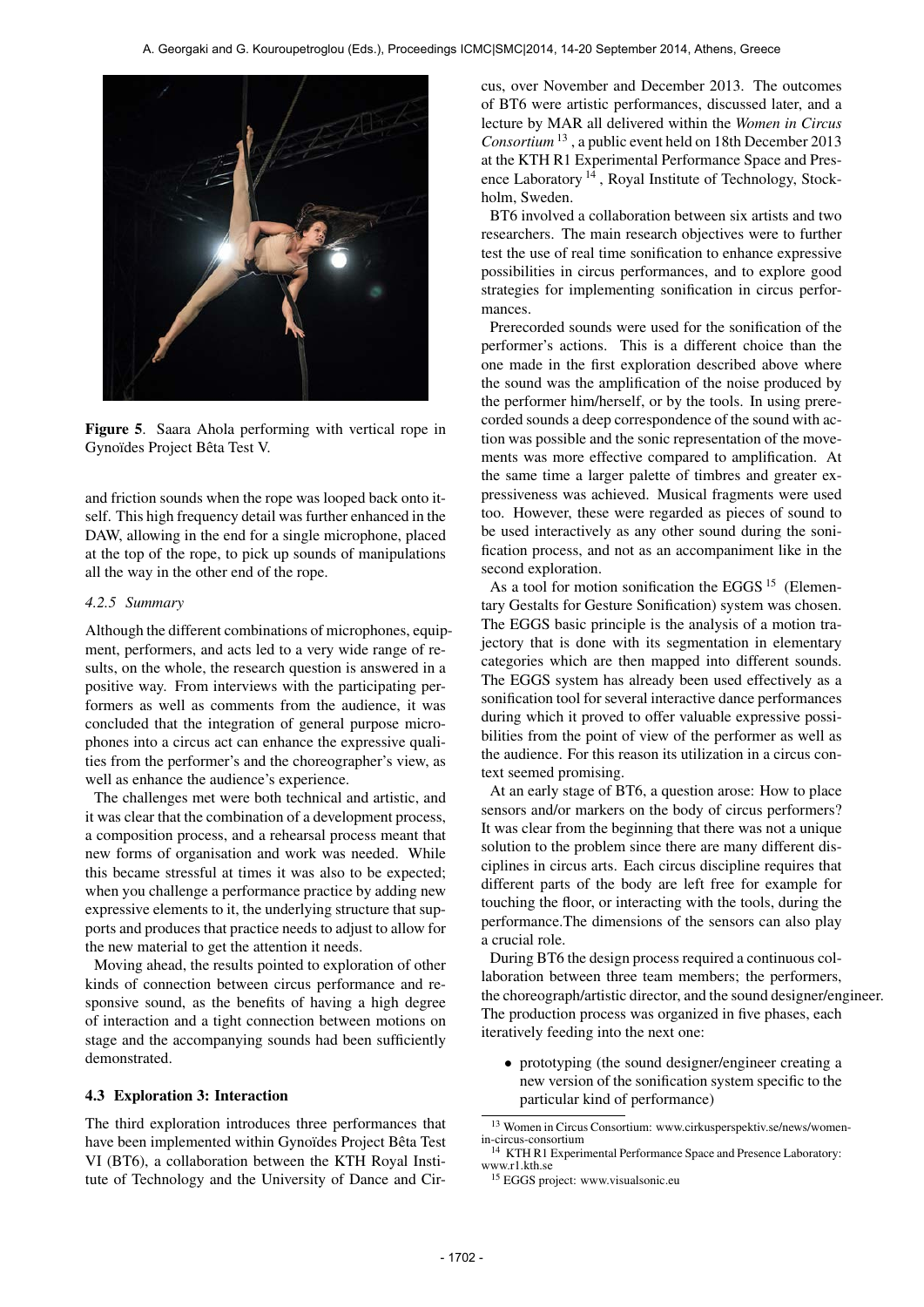

Figure 6. Nathalie Wahlberg performing with the EGGS system in Gynoïdes Project Bêta Test VI.



Figure 7. Nathalie Wahlberg holding two trackable light bulbs in Gynoïdes Project Bêta Test VI.

- 
- calibrating and setting up the new prototype on the basis of performers feedback and compositional needs
- composing
- performing

In each phase feedback given from team members informed the activity, and proved to be a very effective strategy.

#### *4.3.1 Dance*

The first of the three performances was a dance composition. The piece is an adaption of Swish'n'Break [14], a previous interactive dance performance realized using the



Figure 8. Kajsa Bohlin performing with a Cyr wheel augmented with sensors in Gynoïdes Project Bêta Test VI.

EGGS gesture sonification system [15]. The decision to use an already tested dance setup was made in order to understand the EGGS system's potential for research in sonic interaction applied to the field of circus arts. The EGGS's setup was the same as in Swish'n'Break: sounds and a certain number of choreographic gestures were used.

Six artists took part to the performance: Nathalie Wahlberg<sup>16</sup>, Kajsa Bohlin, Marianna De Sanctis, Line Rosa Lee Pallisgaard, Manda Rydman, Lea Norrman Firus. Wahlberg's hands movements generated sounds and led the choreographic action of the other performers, as seen in Figure 6. A 2D optical motion tracking of her hands was realized by means of two electric bulbs she handled, as can be seen in Figure 7. These had the function of active markers tracked by the infrared sensor of a Wii Remote. The moving bulbs had also an interesting scenographic role, continuously changing the lighting of the performers' bodies. The trajectories of the two lights were analyzed in real time, and segmented into the following categories: straight, circular clock-wise, circular counter clock-wise, inversion of direction, stillness.

• testing (the new prototype being tested by the user/performer) the sounds used were of swish, broken glasses, wind, water, fire, all taken from the Freesound project  $17$ . The mapping between gestures and sounds is inspired to simplicity, that has always been a guiding principle during the development and use of the EGGS system. The piece is divided in sections and in each different sounds and different mappings are used. For example when a clock-wise circular hand gesture is performed this produces a wind sound, while a counter clock-wise circular hand gesture produces a water sound, and a straight hand movement produces a fire sound. Further, the dynamic parameters of the gesture are mapped into sound parameters in order to get a more expressive sonification [16].

<sup>16</sup> Nathalie Wahlberg's website: http://www.nathaliewahlberg.wix.com/nathaliewahlberg <sup>17</sup> Freesound project website: www.freesound.org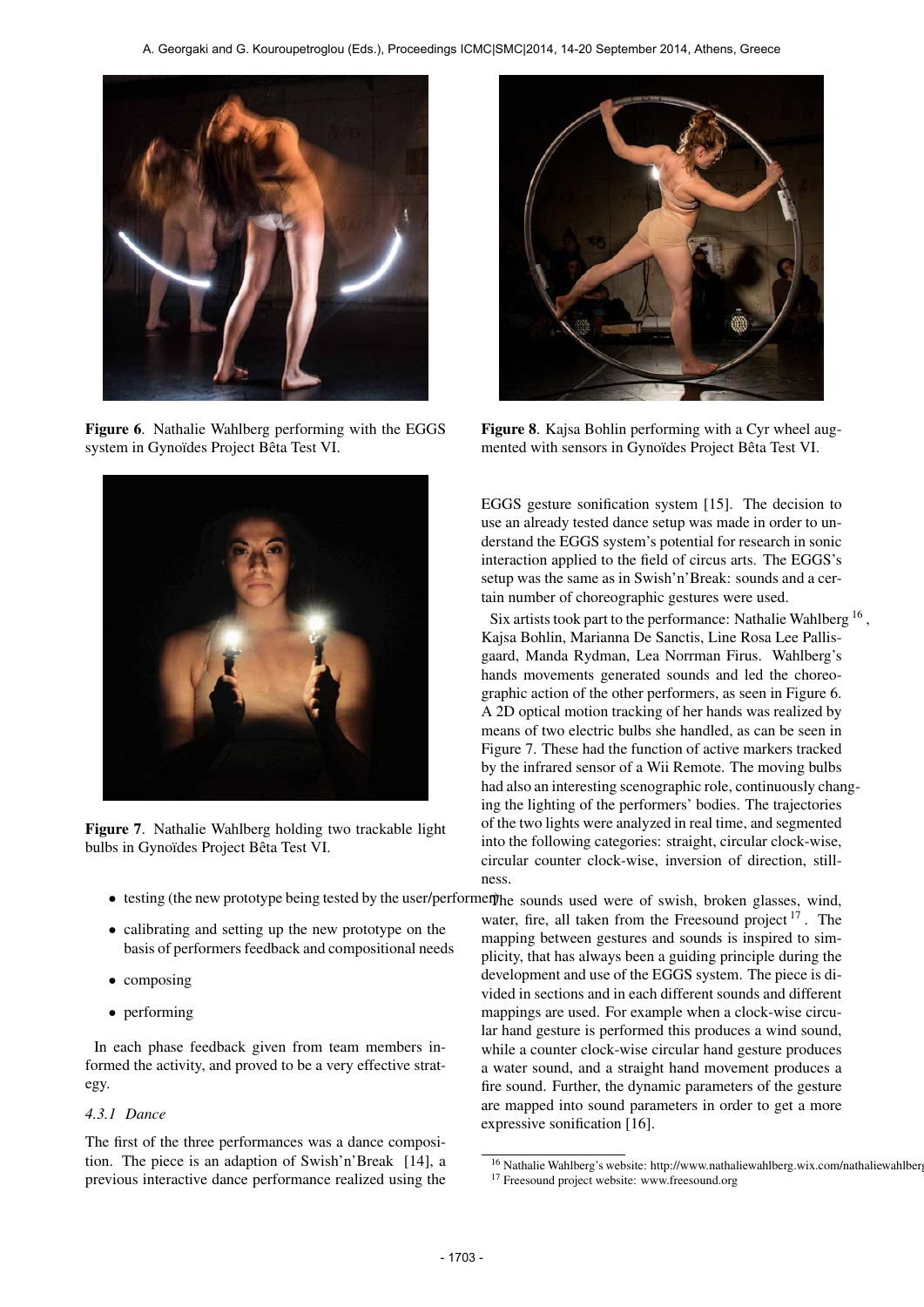### *4.3.2 Cyr Wheel*

For the second performance the research challenges were to sonify the movements of the tool and not those of the performer herself as it occurred in the previous performance, and to understand if there can be an effective sonification of the tools motion [17]. In this exploration, the tool was the Cyr Wheel, and the artist specialist in that discipline was Kajsa Bohlin<sup>18</sup> who is active as a dance-acrobat and a poet.

Instead of using well tested types of sonification, as in the lights performance, here the research objective was to experiment new categories of elementary gestures not implemented yet in the EGGS system. The aim here was to expand the repertoire of elementary gestures detectable. Given the circular shape of the Cyr Wheel it seemed natural to work on rotations in the 3D space, thanks to the inertial wireless sensors, and to verify if these could bring new expressive possibilities. Gyroscope sensors, those that are found inside the Wii Remote, were used. Two Wii Remote were fixed on the internal side of the Cyr Wheel placed diametrically opposite in a position not to hinder the artist's movements Figure 8.

After some preliminary trials, the main possible types of movements with the Cyr Wheel were identified: rolling with or without the performer inside, movements similar to that of a coin with or without the performer inside, spinning with or without the performer inside, and different manipulations of the Cyr Wheel.

Many data can be gathered from the Wii Remote inertial sensors. This ranges from the acceleration on three axes to the velocity of rotation on three axes, to the angles of rotation (i.e. orientation) on three axes. In order to evaluate the most suitable motion mapping into sound, both data and video recording of the main types of movements were realized. The sound designer/engineer made a comparison of different setup replaying exactly the same recorded motion data.

Finally the motion parameters to be taken into account were chosen. These were the angular velocity on one axis, and the angular position on another axis. Also in this exploration, the sounds were selected from the Freesound project, and their categories were breath, wind, scanner, and different types of industrial loops The sounds were organised in a sort of transition from the human element to the natural element, and finally to the mechanical one. The motion parameters were used to trigger the samples, and to change their playback speed.

### *4.3.3 Acrobatics*

In the third performance the research objective was to use body movements to generate voice. The sound part was the recording of the reading of an ironical and humorous text. The author and the actor reading the text was the performer herself, Kajsa Bohlin, this time in the role of free body acrobat. The text recording was segmented into single words, or at least into the smallest recognizable piece of phrase, and was triggered by the motion of the limbs. Four



Figure 9. Kajsa Bohlin performing acrobatics with sensors attached to her arms and legs in Gynoïdes Project Bêta Test VI.

Wii Remote were used, each placed on a different limb of the performer Figure 9. During the rehearsals a one-to-one mapping [18] was defined between movements and single words. It was established that in this exploration, the most suitable category of motion for triggering sounds was the velocity of rotation. When the velocity of rotation on a defined axis overcame a certain threshold value, a sound file was triggered. Ten file players were used to let play up to ten words at the same time, so to avoid words truncation in the fast parts. There were three main modalities to trigger the words: in sequence, random, and four selected words, one per limb. These modalities changed several times during the performance.

#### *4.3.4 Summary*

The first test was successful: the purpose, that all the roles involved acquired knowledge about the EGGS system and tested it with dance having in mind future possible applications in circus arts, was achieved. The kind of sonification used resulted to be effective from the point of view of the composition, the performance, and the response from the audience. One positive observation is that the amount of time required for the performer to well understand the functioning of the system, and the different gesture categories, could be reduced. This because it was the sound feedback itself that helped to understand if a movement was right or wrong. Another observation was that the choice of sensors/markers used was critical. For example the use of electric bulbs is not, in general, a suitable solution for the circus stage. Electric bulbs are fragile and carry high probability of accidental impacts with body parts of the performer, with other tools, or with the floor. The second test was also successful from a research point of view, because it showed that the sonification of circus tools can be an interesting field for further explorations. The use of wireless inertial sensors showed to be a valid choice, since

<sup>18</sup> Kajsa Bohlin's website: www.kajsabohlin.com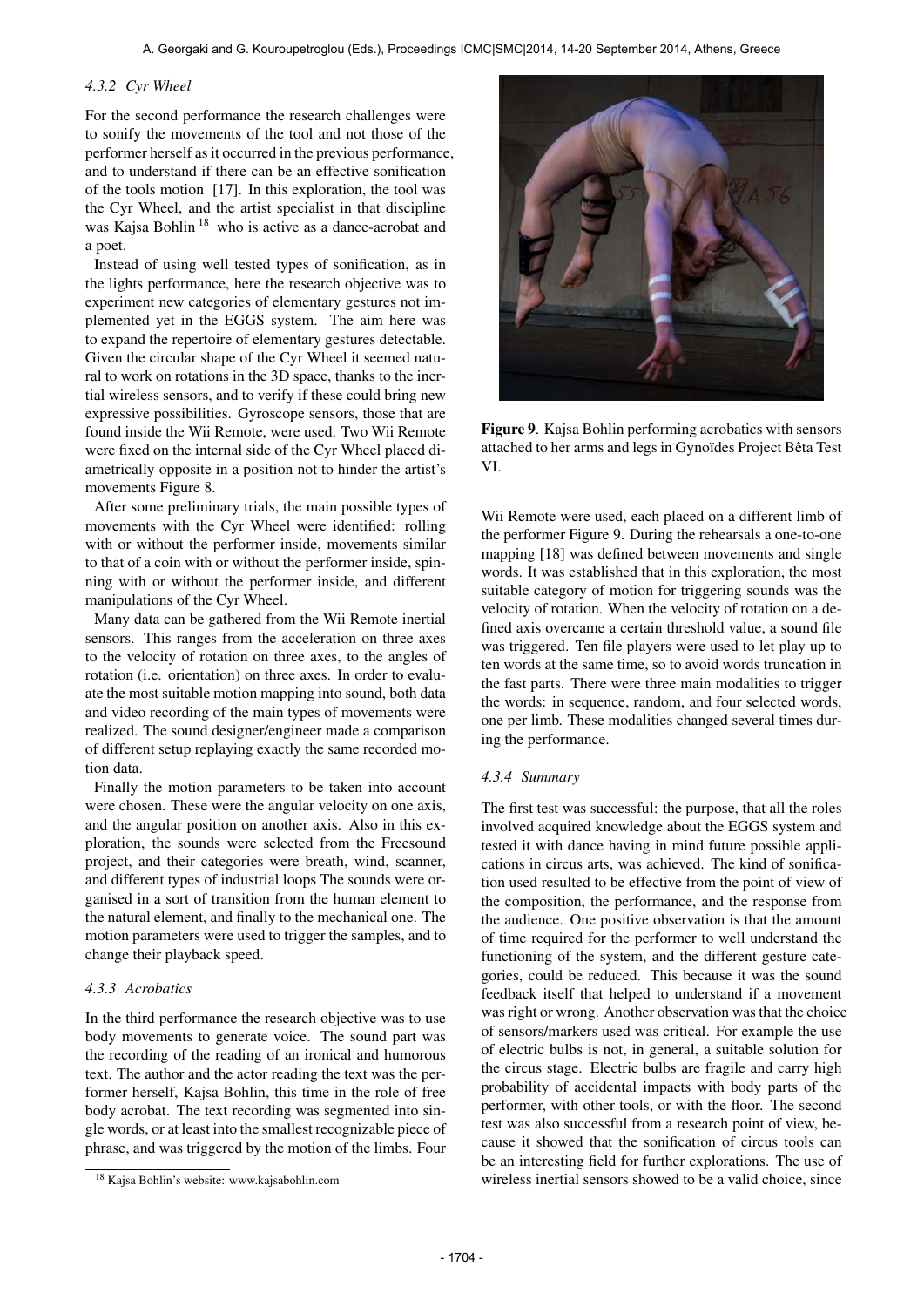it allowed to get good data even without the need to process it. The third test had the simplest setup of the explorations analyzed in this section, and thanks to the cleverness of the performer it worked fine and provided a rich performance. A consideration can be made here: simplicity and easiness of use are rewarding. Throughout BT6 it emerged that simplicity let the human element to be more spontaneous and expressive.

### 5. CONCLUSIONS

There are some compelling conclusions that can be drawn from the work presented in this paper, based on interviews with circus performers, both the ones directly involved in the work and professionals in the audience, as well as from audience comments and reviews in the press.

In studying the method of amplification of the immanent sounds of circus performance, the power of relaying those sounds to the audience was substantial. A previously narrow channel of information and communication was opened up, and the positive effects of this were unambiguous. The increased connection between audience and performer pointed towards many new interesting ways to include dynamic interactive sounds in circus performance.

Using an off-stage performer as a conduit for interactivity, a known piece of music was manipulated to emulate the contortions of a performer on stage. Using non-traditional signal processing on a well known piece of music echoed the extreme movements on stage and showed how mappings between circus performance and signal processing can work to highlight certain conceptual or emotional aspects of a performance.

Finally, methods already adopted in dance can be successfully used in circus arts to create expressive performances. The use of an interactive sensor-based motion sonification system was successful in widening the possibilities of expression in dance-related circus practice.

By using these modes of sonic interaction, the performers automatisms generated by years of training were revisited with a new awareness, and proprioception, allowing all participants to further explore intrinsic expressive potentials.

However, the strain of using precious rehearsal time for development of new techniques that emanated from other sources than those traditional to circus, e.g. software development or microphone adjustment, was felt. This is something that has to be planned for in projects similar to the one presented in this paper, both in regards to practicalities like time and resources as well as the increased intellectual and artistic demands put on the performers.

In summary, the use of interactive sound in circus is an excellent way to add new channels of expressivity to the communication between performer and audience.

### Acknowledgments

The authors would like to extend their gratitude to the circus artists who participated in the work that led to the results presented in this paper. Both those explicitly named and the other artists and staff involved in making the Gynoïdes Project Bêta Test performances happen.

Gynoïdes Project is supported by: Stockholm University of the Arts, University of Dance and Circus, Stockholms Stad, Swedish Art Council, Swedish Art Grant Committee. Gynoïdes Project is produced by CirkusPerspektiv Sweden.

#### 6. REFERENCES

- [1] A. Hunt and T. Hermann, "Interactive sonification," in *The Sonification Handbook*, T. Hermann, A. Hunt, and J. G. Neuhoff, Eds. Berlin: Logos Verlag, 2011.
- [2] J. Dominique and G. Nicole, *Histoire mondiale du cirque*. J. P. Delarge, 1977.
- [3] W. Studwell, C. Conrad, and B. Schueneman, *Circus songs: An annotated anthology*. Psychology Press, 1999.
- [4] T. Bovermann, J. Groten, A. D. Campo, G. Eckel, and G. Weiz, "Juggling sounds," in *Proc. of the 2nd International Workshop on Interactive Sonification, York*, 2007.
- [5] M. Reynolds, B. Schoner, J. Richards, K. Dobson, and N. Gershenfeld, "An immersive, multi-user, musical stage environment," in *Proceedings of the 28th annual conference on Computer graphics and interactive techniques*. ACM, 2001, pp. 553–560.
- [6] J. Hummel, T. Hermann, C. Frauenberger, and T. Stockman, "Interactive sonification of german wheel sports," in *Proceedings of ISon 2010-Interactive Sonification Workshop: Human Interaction with Auditory Displays*, 2010.
- [7] S. Jordà, G. Geiger, M. Alonso, and M. Kaltenbrunner, "The reactable: Exploring the synergy between live music performance and tabletop tangible interfaces," in *Proceedings of the 1st International Conference on Tangible and Embedded Interaction*, ser. TEI '07. New York, NY, USA: ACM, 2007, pp. 139–146.
- [8] A. Chisholm, "Acrobats, contortionists, and cute children: The promise and perversity of u.s. women's gymnastics," *Signs*, vol. 27, no. 2, pp. pp. 415–450, 2002.
- [9] J. C. Ward, "Bending the gaze: An ethnographic inquiry into contemporary contortion," *Summer Research*, 2010.
- [10] L. Molin, "Wizard-of-oz prototyping for co-operative interaction design of graphical user interfaces," in *Proceedings of the Third Nordic Conference on Humancomputer Interaction*, ser. NordiCHI '04. New York, NY, USA: ACM, 2004, pp. 425–428.
- [11] P. Green and L. Wei-Haas, "The rapid development of user interfaces: Experience with the wizard of oz method," in *Proceedings of the Human Factors and Ergonomics Society Annual Meeting*, vol. 29, no. 5. SAGE Publications, 1985, pp. 470–474.